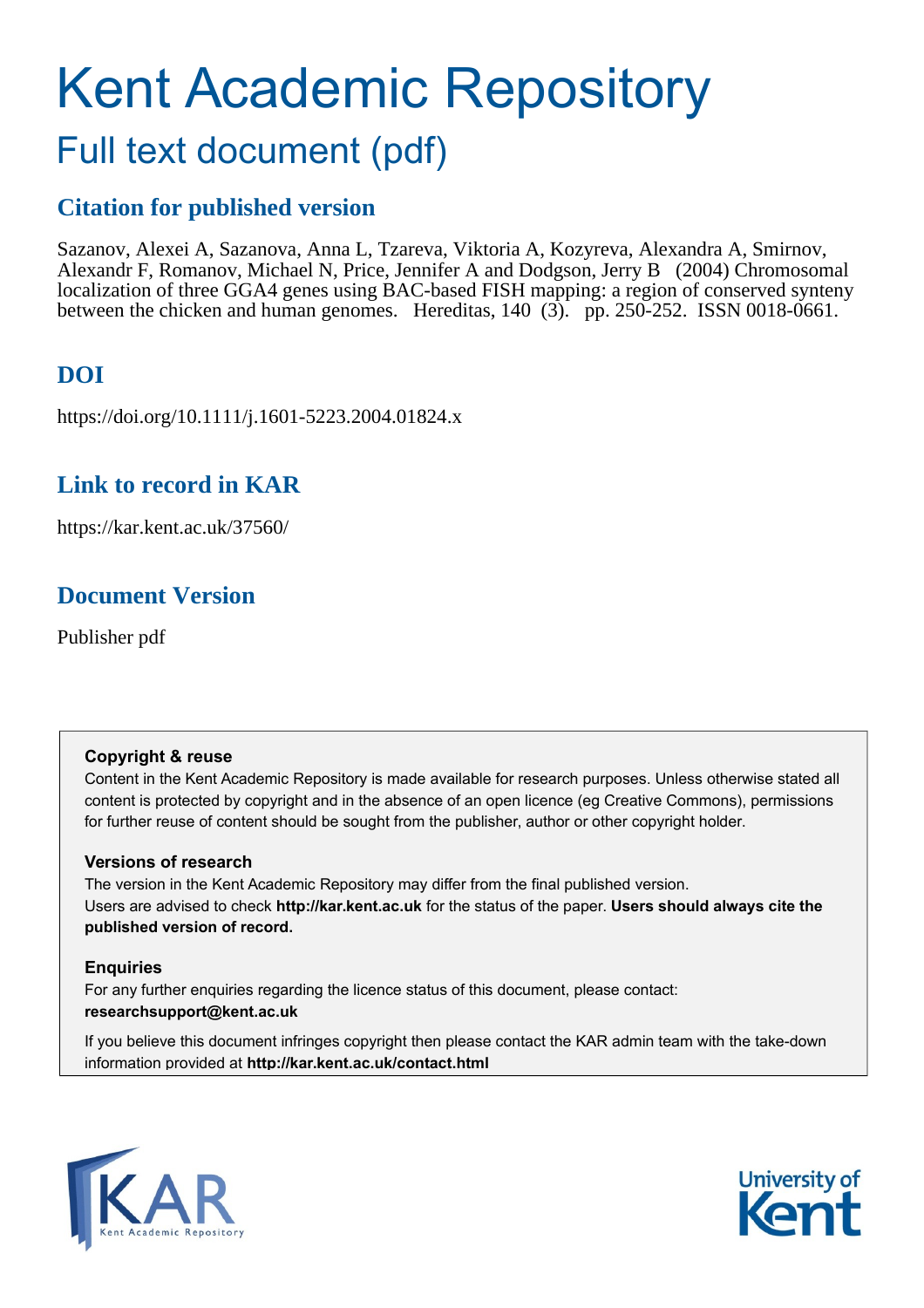## Brief report Chromosomal localization of three GGA4 genes using BAC-based FISH mapping: a region of conserved synteny between the chicken and human genomes

ALEXEI A. SAZANOV<sup>1,2</sup>, ANNA L. SAZANOVA<sup>2</sup>, VIKTORIA A. TZAREVA<sup>1,2</sup>, ALEXANDRA A. KOZYREVA<sup>2</sup>, ALEXANDR F. SMIRNOV<sup>1,2</sup>, MICHAIL N. ROMANOV<sup>3</sup>, JENNIFER A. PRICE<sup>3</sup> and JERRY B. DODGSON<sup>3</sup>

<sup>1</sup>Laboratory of Molecular Genome Organization, Institute of Farm Animal Genetics and Breeding, Russian Academy of Agricultural Science, Moskovskoye shosse 55A, St Petersburg--Pushkin, 196601, Russia. E-mail: alexei\_sazanov@mail.ru

 $^2$ Biological Research Institute, St Petersburg State University, Oranienbaumskoye shosse 2, St Petersburg—Stary Petergof 198504, Russia

<sup>3</sup>Department of Microbiology and Molecular Genetics, 2209 Biomedical Physical Sciences, Michigan State University, East Lansing, MI 48824-4320, USA

(Received November 11, 2003. Accepted March 1, 2004)

The chicken homologues of three genes spaced widely on HSA4q, ANXA5 (annexin A5), ALB (albumin) and EDNRA (endothelin receptor type-A) have been mapped to the GGA4 linkage map but with some uncertainty as to their relative location (SCHMID et al. 2000; SUCHYTA et al. 2001). A cytogenetic map assignment has been made only for the ALB gene (SUZUKI et al. 1999). Here we report the chromosomal localization of all three genes on GGA4 by fluorescence in situ hybridization (FISH) using BAC clones as probes.

#### MATERIAL AND METHODS

Polymerase chain reaction (PCR) fragments representing chicken genes ALB (preproalbumin, accession number X60688), ANXA5 (annexin A5, accession number M30971) and EDNRA (endothelin type A preceptor, accession number AF040634) were amplified from chicken genomic DNA using the following primer pairs:

ALB forward, 5'-GTACTCCCAAGGCAGGCT-3' ALB reverse, 5'-GGGCTTGCGTTTAATGAGGT- $TG-3'$ ANXA5 forward, 5?-AGGGGCTGGCACTGATGA-TGATAC-3? ANXA5 reverse, 5?-TCTGAGGAGGAGGGACTG- $TT-3'$ EDNRA forward, 5?-TACCACAATCTTCTTACCC-GACTG-3? EDNRA reverse, 5?-GGCACTGGCATTTTGACC- $TT-3'$ Screening of gridded genomic Jungle Fowl BAC library (TAMU library code 031-JF256-BI; http://hbz.tamu.edu/bacindex.html) filters was performed as described (LEE et al. 2003; ROMANOV et al. 2003). Confirmation of BAC candidates positive

for a certain gene was conducted by Southern blot hybridization and PCR tests. Southern blots of

Table 1. Summary of mapping results.

| Locus        | ID                                                 | BAC clone Confirmation <sup>*</sup>                               | analyzed       | Chromosomes FLpter+standard Band<br>deviation                        | assignment HSA4** | Location on                                                                                                                                              |
|--------------|----------------------------------------------------|-------------------------------------------------------------------|----------------|----------------------------------------------------------------------|-------------------|----------------------------------------------------------------------------------------------------------------------------------------------------------|
| ALB<br>ANXA5 | b051J16<br>b082B13<br>EDNRA b001H3<br>EDNRA b003M6 | SH, PCR, FISH<br>SH. FISH<br>PCR. FISH<br>PCR, SH-OVERGO, FISH 10 | 25<br>14<br>17 | $0.36 + 0.089$<br>$0.72 + 0.047$<br>$0.40 + 0.033$<br>$0.37 + 0.063$ | 4a11              | $4q11-q12$ $4q11-q13$ ( $\sim$ 74.8 Mb)<br>$4q13-q21$ $4q28-q32$ ( $\sim$ 123 Mb)<br>$4q11-q12$ $4q31.22$ ( $\sim$ 149 Mb)<br>$4q31.22$ ( $\sim$ 149 Mb) |

\* Tests used to confirm positive clones: SH, Southern blot hybridization using PCR-amplified DNA fragment; SH-OVERGO, Southern blot hybridization using OVERGO probe; PCR, polymerase chain reaction; FISH, fluorescence in situ hybridization.

\*\*Cytogenetic location and, in parentheses, approximate DNA sequence coordinates (Build 34 Version 1) from the National Center for Biotechnology Information, NIH, Map View (http://www.ncbi.nlm.nih.gov/mapview).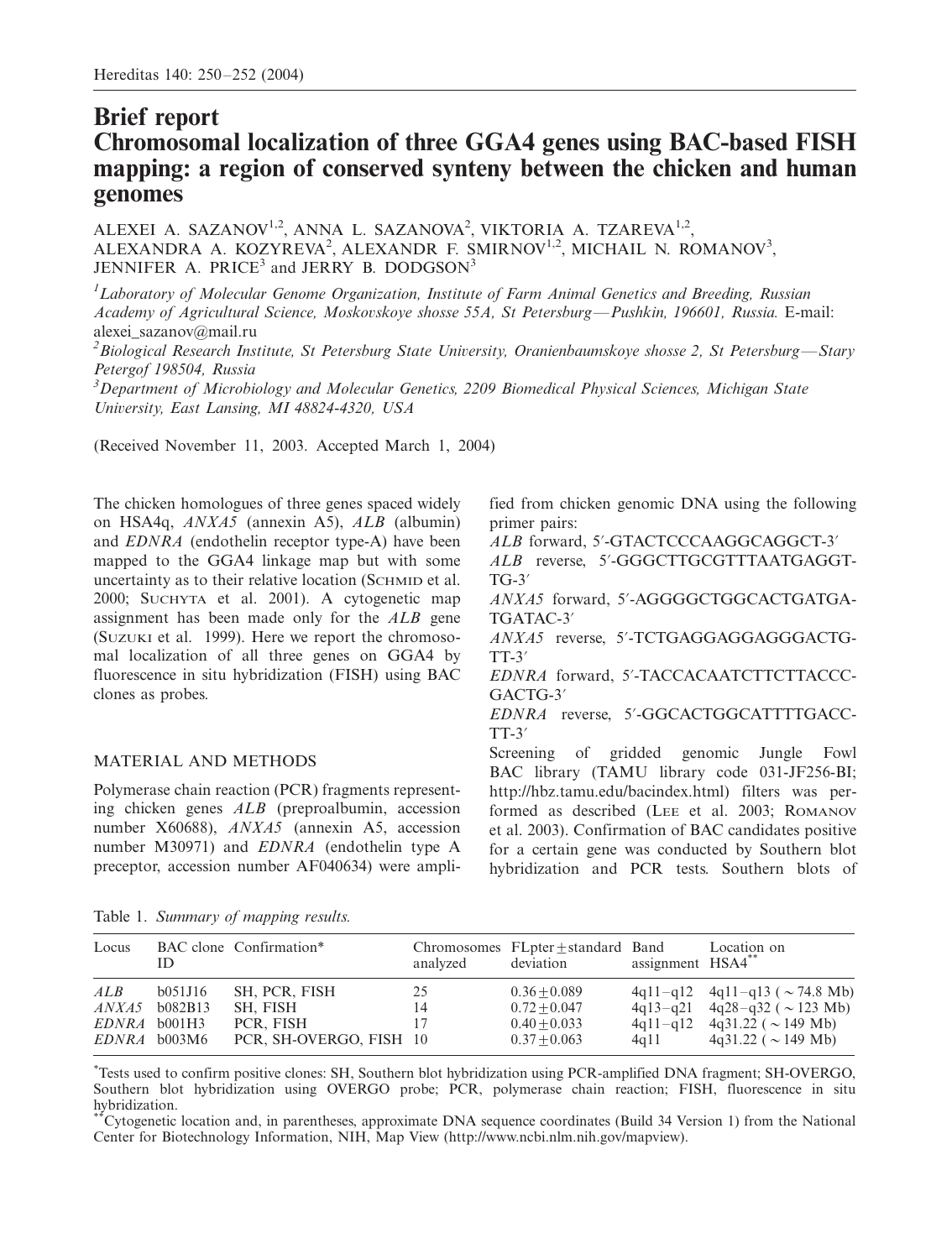putative BAC DNAs were hybridized to the amplified gene fragments used for the library screen, and hybridization patterns were compared to those observed with genomic DNA. In the case of the *EDNRA* gene, an OVERGO probe (ROMANOV et al. 2003) also was employed that had the following sequence: TTGCTGACTTTGCTCATTTGGGACTTCGTGA-TGGAAGCC (39-mer). Both conventional and OVERGO probes were hybridized to a blot containing a panel of candidate BACs.

Chicken metaphase spreads were prepared from female fibroblast cultures derived from white leghorn embryos. BAC clones b051J16, b082B13, b001H3 and b003M6 were biotinylated by nick-translation and hybridized to chicken mitotic chromosomes under conditions in which repetitive sequence binding is blocked (MASABANDA et al. 1998). Hybridization signals were recorded with a fluorescent microscopic workstation including CCD camera and VideoTest-FISH software package (Ista, St Petersburg, Russia). Overlap of the DAPI (counterstain) and FITC (signal) grayscale images was achieved using the VideoTest-FISH software package (Ista, St Petersburg, Russia). The site of hybridization was assigned to a chromosome band based on the standard chicken karyotype (LADJALI-MOHAMMEDI et al. 1999) by measuring the distance between the signal and the telomere of the parm in relation to the length of the entire chromosome and then calculating the fractional length (FLpter).

#### RESULTS AND DISCUSSION

LEE et al. (2003) described the isolation of one BAC containing the ALB gene, four for the ANXA5 gene, and four for the EDNRA gene. Subsequently, BACs b082B13 and b001H3 were also confirmed as positives for ANXA5 and EDNRA, respectively. Specificity of the BAC clones was verified by Southern blot and/or PCR tests (Table 1). Clones b051J16 (ALB), b082B13  $(ANXA5)$  and b001H3 and b003M6  $(EDNRA)$  were assigned to GGA4 by FISH (Table 1, Fig. 1). All three genes were mapped to the general area of the  $4q11$ q24 segment. Conserved synteny of  $GGA4q11-q24$ with  $HSA4p16-q28$  was previously observed by both chromosome painting and linkage map analysis (JUNEJA et al. 1982; CHOWDHARY and RAUDSEPP 2000; SCHMID et al. 2000; SUCHYTA et al. 2001). Several chicken QTLs were also mapped to GGA4q11-q24 (TUISKILA-HAAVISTO et al. 2002). Previously, the ALB gene was mapped to GGA4q16-q21 by SUZUKI et al. (1999) using a cDNA FISH probe. With the much larger BAC probe employed here, a location of  $GGA4q11-q12$  was obtained.  $ALB$  (158 cM) and  $ANXA5$  (157 cM) map







Fig. 1. Fluorescence in situ hybridization of BAC clones on chicken mitotic chromosomes. (a) b051J16 ( $ALB$ ). (b) b082B13 ( $ANXA5$ ). (c) b001H03 ( $EDNRA$ ). Arrows indicate the sites of specific hybridization. Scale bar:  $10 \mu m$ .